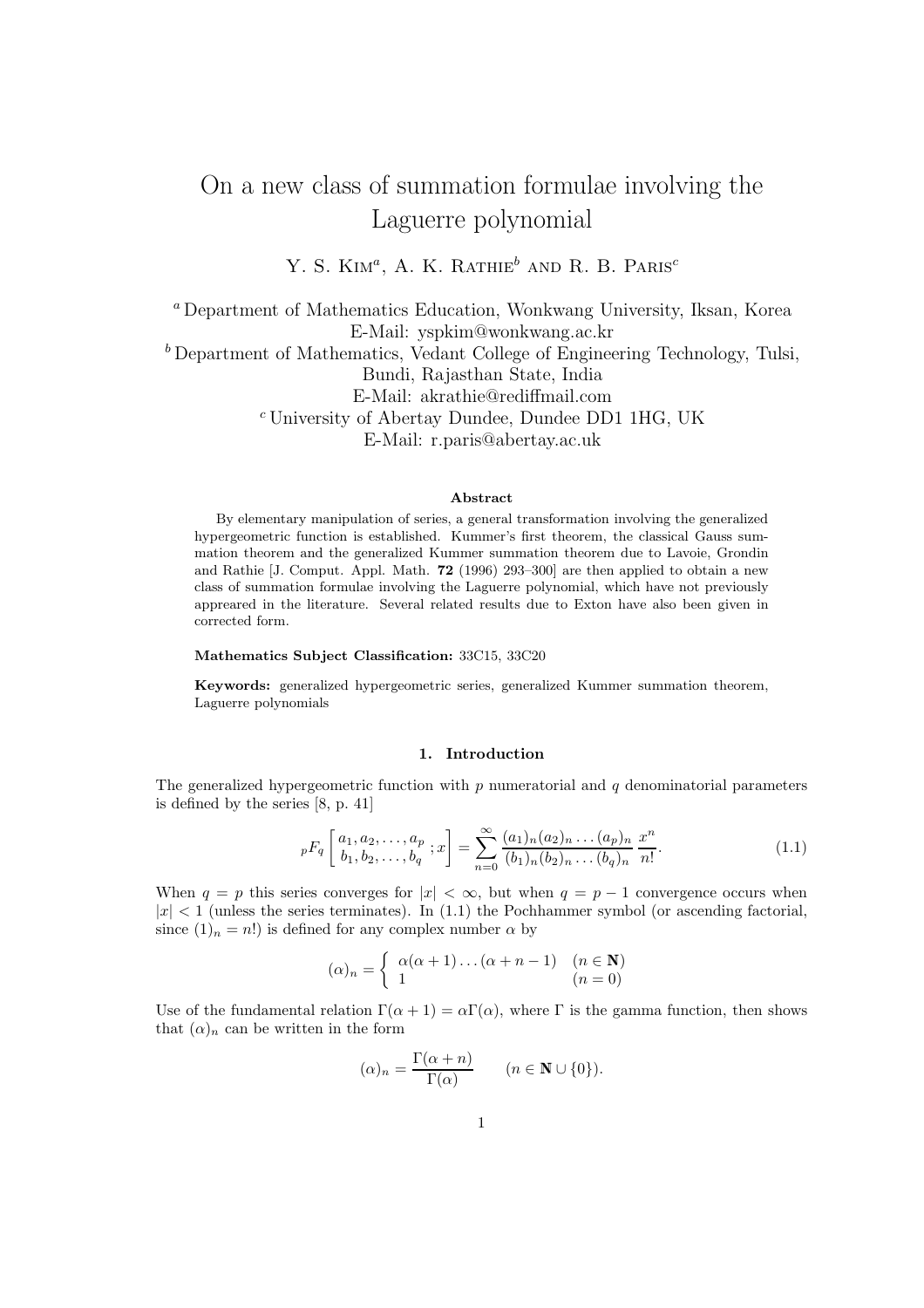It should be remarked that whenever the hypergeometric function  ${}_2F_1$ , or generalized hypergeometric functions, reduce to gamma functions the results are very important from the applications point of view. This function has been extensively studied by many authors such as Slater [8] and Exton [3]. Here we shall mention two well-known summation theorems so that the paper is self-contained: the first is Gauss's summation theorem [1, p. 556]

$$
{}_2F_1\left[\begin{array}{c} a,b \\ c \end{array}; 1\right] = \frac{\Gamma(c)\Gamma(c-a-b)}{\Gamma(c-a)\Gamma(c-b)} \qquad (\text{Re}\,(c-a-b) > 0) \tag{1.2}
$$

and the second is Kummer's summation theorem [1, p. 505]

$$
{}_2F_1\left[\begin{array}{c} a,b\\ 1+a-b \end{array};-1\right] = \frac{\Gamma(1+\frac{1}{2}a)\Gamma(1+a-b)}{\Gamma(1+a)\Gamma(1+\frac{1}{2}a-b)}.\tag{1.3}
$$

In 1996, Lavoie, Grondin and Rathie [6] generalized (1.3) in the form

$$
{}_{2}F_{1}\left[1+a-b+j; -1\right] = 2^{-a}\pi^{\frac{1}{2}}\frac{\Gamma(1-b)\Gamma(1+a-b+j)}{\Gamma(1-b+\epsilon_{j})} \times \left\{\frac{A_{j}(a,b)}{\Gamma(\frac{1}{2}a-b+\frac{1}{2}j+1)\Gamma(\frac{1}{2}a+\delta_{j+1})} + \frac{B_{j}(a,b)}{\Gamma(\frac{1}{2}a-b+\frac{1}{2}j+\frac{1}{2})\Gamma(\frac{1}{2}a+\delta_{j})}\right\}
$$
(1.4)

for integer values of  $j$ . Here, we have defined

$$
\epsilon_j \equiv \frac{1}{2}(j + |j|), \qquad \delta_j \equiv \frac{1}{2}j - [\frac{1}{2}j], \tag{1.5}
$$

where  $[x]$  denotes the greatest integer less than or equal to x and its modulus is denoted by  $|x|$ . The coefficients  $A_j(a, b)$  and  $B_j(a, b)$  for  $-5 \leq j \leq 5$  are given in the Table 1. When  $j = 0$ , we remark that (1.4) reduces to Kummer's summation theorem (1.3).

|                | $A_i(a,b)$                             | $B_i(a, b)$                    |
|----------------|----------------------------------------|--------------------------------|
|                | 5    $-4(a-b+6)^2 + 2b(a-b+6) + b^2$   | $4(a-b+6)^2 + 2b(a-b+6) - b^2$ |
|                | $+22(a - b + 6) - 13b - 20$            | $-34(a - b + 6) - b + 62$      |
|                | $2(a-b+3)(a-b+1)-(b-1)(b-4)$           | $-4(a-b+2)$                    |
|                | $-2a+3b-5$                             | $2a - b + 3$                   |
|                | $a-b+1$                                |                                |
|                |                                        |                                |
| $\overline{0}$ |                                        |                                |
|                |                                        |                                |
|                | $a-b-1$                                | $\overline{2}$                 |
|                | $2a-3b-4$                              | $2a - b - 2$                   |
|                | $  2(a - b - 3)(a - b - 1) - b(b + 3)$ | $4(a - b - 2)$                 |
|                | $-5$   $4(a-b-4)^2 - 2b(a-b-4) - b^2$  | $4(a-b-4)^2 + 2b(a-b-4) - b^2$ |
|                | $+8(a - b - 4) - 7b$                   | $+16(a - b - 4) - b + 12$      |

Table 1: The coefficients  $A_j$  and  $B_j$  for  $-5 \leq j \leq 5$ .

On the other hand, in many branches of pure and applied mathematics, the Laguerre polynomial, which is a terminating form of the confluent hypergeometric function  $_1F_1$  defined by

$$
L_n^{(\nu)}(x) = \frac{(\nu+1)_n}{n!} {}_1F_1\left[\begin{array}{c} -n\\ \nu+1 \end{array}; x\right],
$$
\n(1.6)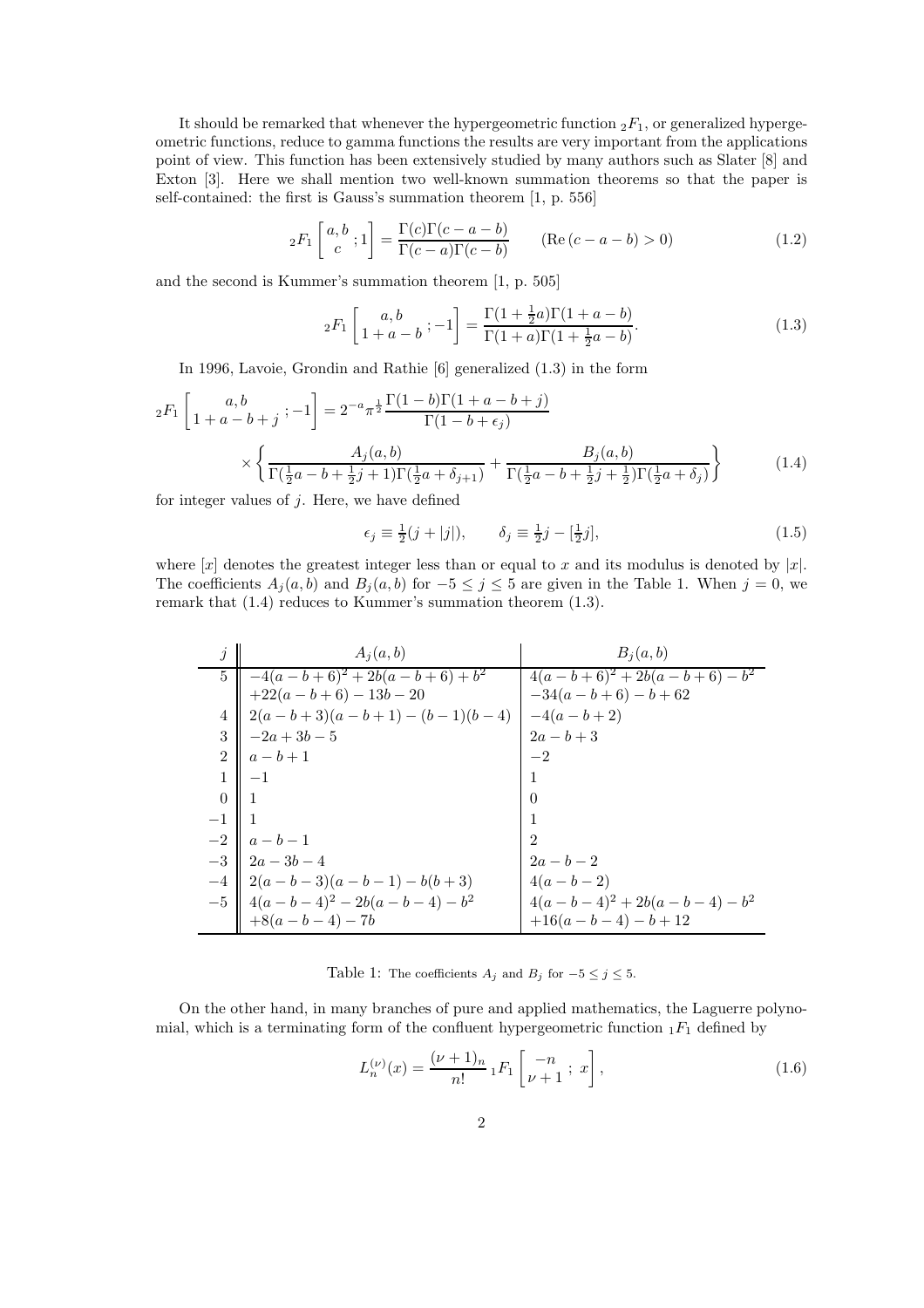occurs frequently; see, for example, [2, p. 268]. The aim of this note is to obtain a general transformation involving the generalized hypergeometric function by the method of elementary manipulation of series. The well-known Kummer's first theorem, the classical Gauss summation theorem and the generalized Kummer summation theorem in (1.4) are then applied to obtain a new class of summation formulae involving the Laguerre polynomial, which have not previously appeared in the literature. Several related results due to Exton have also been given in corrected form.

#### 2. The main transformation formula

The transformation formula involving the generalized hypergeometric function to be established is

$$
\sum_{n=0}^{\infty} \frac{(a_1)_n \dots (a_p)_n}{(b_1)_n \dots (b_q)_n} \frac{(d)_n}{n!} x^n y^n {}_1F_1 \left[ \begin{array}{c} d+n \\ f \end{array} ; x \right]
$$
\n
$$
= \sum_{n=0}^{\infty} \frac{(d)_n}{(f)_n} \frac{x^n}{n!} p + 2F_q \left[ \begin{array}{c} -n, 1-f-n, a_1, \dots, a_p \\ b_1, \dots, b_q \end{array} ; y \right].
$$
\n(2.1)

**Proof.** In order to prove  $(2.1)$ , we proceed as follows. Denoting the left-hand side of  $(2.1)$  by S and expressing  $_1F_1$  as a series, we have

$$
S = \sum_{n=0}^{\infty} \sum_{m=0}^{\infty} \frac{(a_1)_n \dots (a_p)_n}{(b_1)_n \dots (b_q)_n} \frac{(d)_n}{n!} \frac{(d+n)_m}{m!(f)_m} x^{n+m} y^n,
$$

which, upon use of the identity  $(d)_n(d + n)_m = (d)_{n+m}$ , becomes

$$
S = \sum_{m=0}^{\infty} \sum_{n=0}^{\infty} \frac{(a_1)_n \dots (a_p)_n}{(b_1)_n \dots (b_q)_n} \frac{(d)_{n+m}}{n!m!(f)_m} x^{n+m} y^n.
$$

If we now change  $m$  to  $m - n$  and make use of a simple formal manipulation for the double series [7, p. 56]

$$
\sum_{n=0}^{\infty} \sum_{k=0}^{\infty} A(k, n) = \sum_{n=0}^{\infty} \sum_{k=0}^{n} A(k, n-k),
$$

we obtain

$$
S = \sum_{m=0}^{\infty} \sum_{n=0}^{m} \frac{(a_1)_n \dots (a_p)_n}{(b_1)_n \dots (b_q)_n} \frac{(d)_m x^m y^n}{n!(m-n)!(f)_{m-n}}.
$$

By employing the identities

$$
(a)_{m-n} = \frac{(-1)^n (a)_m}{(1 - a - m)_n}, \qquad (m-n)! = \frac{(-1)^n m!}{(-m)_n},
$$

we find, after a little simplification,

$$
S = \sum_{m=0}^{\infty} \frac{(d)_m x^m}{(f)_m m!} \sum_{n=0}^m \frac{(a_1)_n \dots (a_p)_n}{(b_1)_n \dots (b_q)_n} \frac{(1 - f - m)_n (-m)_n}{n!} y^n.
$$

Expressing the inner series as a  $_{p+2}F_q(y)$  hypergeometric function, we then easily arrive at the right-hand side of  $(2.1)$ . This completes the proof of  $(2.1)$ .

Remark 2.1. Our main transformation formula is a special case of a general result given by Slater [8, p. 60] and is the corrected form of the result due to Exton [4, Eq. (6)].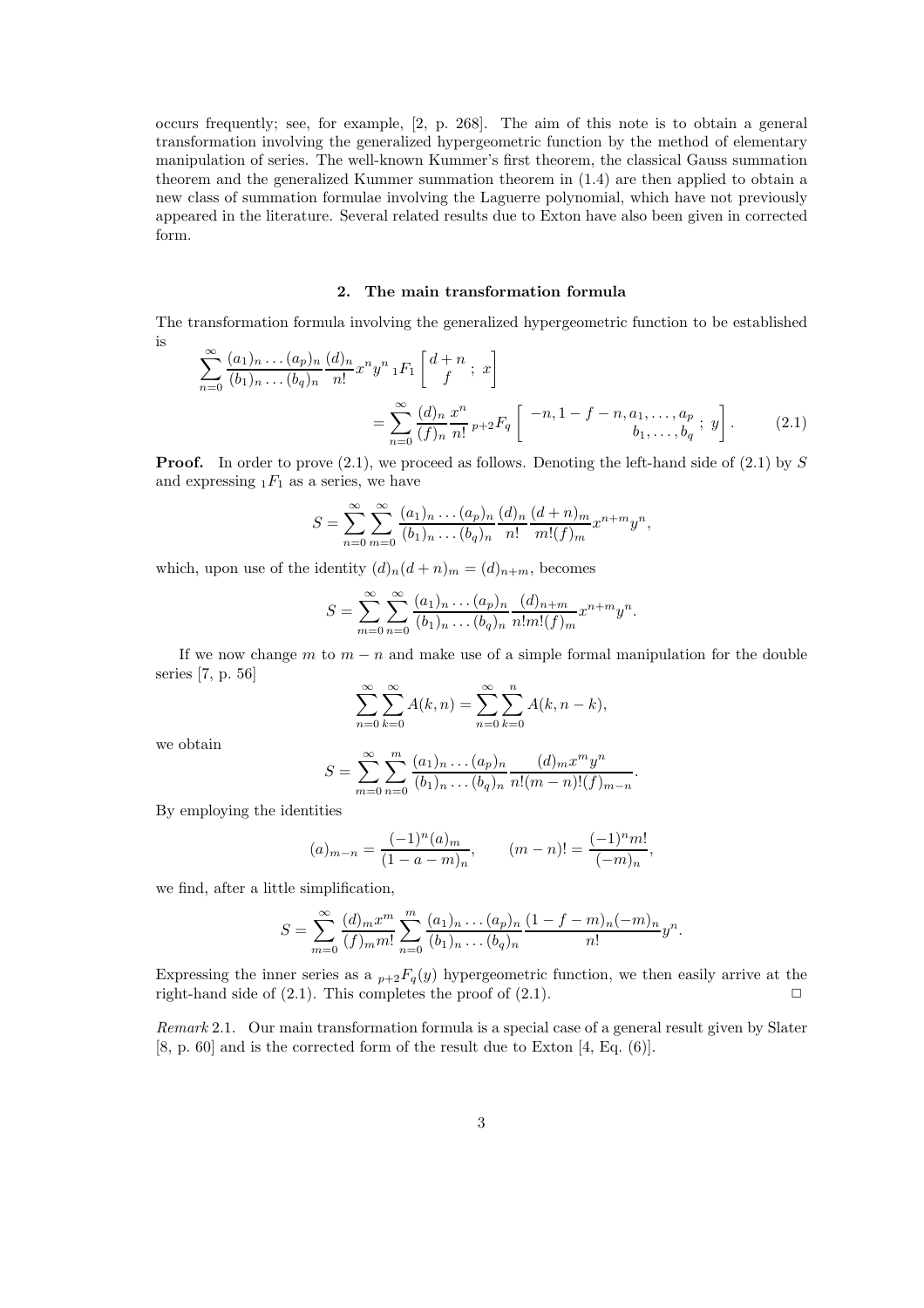#### 3. New class of summation formulae involving the Laguerre polynomial

The summation formulae to be established in this section are given by the following theorem.

**Theorem 1.** Let j denote an integer and the quantities  $\epsilon_j$  and  $\delta_j$  be as defined in (1.5). Then we have

$$
e^{-x} \sum_{n=0}^{\infty} \frac{x^n}{(\nu+1+j)_n} L_n^{(\nu)}(x) = \pi^{\frac{1}{2}} \frac{\Gamma(\nu+1+j)\Gamma(\nu+1)}{\Gamma(\nu+1+\epsilon_j)} \sum_{n=0}^{\infty} \frac{(-1)^n (2x)^n}{n!} \frac{(\nu+1)_n}{(\nu+1+\epsilon_j)_n}
$$

$$
\times \left\{ \frac{A_j(-n, -\nu - n)}{\Gamma(-\frac{1}{2}n + \delta_{j+1})\Gamma(\frac{1}{2}n + \frac{1}{2}j + \nu + 1)} + \frac{B_j(-n, -\nu - n)}{\Gamma(-\frac{1}{2}n + \delta_j)\Gamma(\frac{1}{2}n + \frac{1}{2}j + \nu + \frac{1}{2})} \right\},
$$
(3.1)

where, for  $-5 \leq j \leq 5$ , the coefficients  $A_j(a, b)$  and  $B_j(a, b)$  can be obtained from Table 1 by replacing the parameter a by  $-n$  and the parameter b by  $-\nu - n$ . Secondly

$$
e^{-x} \sum_{n=0}^{\infty} \frac{x^n}{(1 - \nu + j)_n} L_n^{(\nu)}(x) = 2^{\nu} \pi^{\frac{1}{2}} \frac{\Gamma(1 - \nu + j)}{\Gamma(1 + \epsilon_j)} \sum_{n=0}^{\infty} \frac{(-1)^n (2x)^n}{(1 + \epsilon_j)_n}
$$

$$
\times \left\{ \frac{A_j(-\nu - n, -n)}{\Gamma(-\frac{1}{2}n - \frac{1}{2}\nu + \delta_{j+1})\Gamma(\frac{1}{2}n + \frac{1}{2}j + 1 - \frac{1}{2}\nu)} + \frac{B_j(-\nu - n, -n)}{\Gamma(-\frac{1}{2}n - \frac{1}{2}\nu + \delta_j)\Gamma(\frac{1}{2}n + \frac{1}{2}j + \frac{1}{2} - \frac{1}{2}\nu)} \right\},\tag{3.2}
$$

where, for  $-5 \leq j \leq 5$ , the coefficients  $A_i(a, b)$  and  $B_i(a, b)$  can be obtained from Table 1 by replacing the parameter a by  $-\nu - n$  and the parameter b by  $-n$ . And thirdly

$$
e^{-x} \sum_{n=0}^{\infty} \frac{(-x)^n}{(\mu)_n} L_n^{(\nu)}(x) = {}_2F_2 \left[ \frac{\frac{1}{2}\mu + \frac{1}{2}\nu, \frac{1}{2}\mu + \frac{1}{2}\nu + \frac{1}{2}}{\mu, \mu + \nu}; -4x \right].
$$
 (3.3)

Any parameter values that lead to results not making sense are tacitly excluded.

**Proof.** In order to derive the result  $(3.1)$  we proceed as follows. If we apply Kummer's first transformation [1, p. 505]

$$
{}_1F_1\left[\begin{array}{c} a \\ c \end{array};x\right] = e^x {}_1F_1\left[\begin{array}{c} c-a \\ c \end{array};-x\right],
$$

in  $(2.1)$  we obtain

$$
e^{x} \sum_{n=0}^{\infty} \frac{(a_1)_n \dots (a_p)_n}{(b_1)_n \dots (b_q)_n} \frac{(d)_n}{n!} x^n y^n {}_1F_1 \left[ f - d - n \atop f \right]
$$
  
= 
$$
\sum_{n=0}^{\infty} \frac{(d)_n}{(f)_n} \frac{x^n}{n!} p + 2F_q \left[ -n, 1 - f - n, a_1, \dots, a_p \atop b_1, \dots, b_q \right] .
$$
 (3.4)

Putting  $d = f$  in (3.4), we have

$$
e^x \sum_{n=0}^{\infty} \frac{(a_1)_n \dots (a_p)_n}{(b_1)_n \dots (b_q)_n} \frac{(f)_n}{n!} x^n y^n {}_1F_1 \left[ \begin{array}{c} -n \\ f \end{array}; -x \right]
$$
  
= 
$$
\sum_{n=0}^{\infty} \frac{x^n}{n!} p + 2F_q \left[ \begin{array}{c} -n, 1 - f - n, a_1, \dots, a_p \\ b_1, \dots, b_q \end{array}; y \right].
$$

If we replace x by  $-x$ , put  $f = \nu + 1$  and employ (1.6), there then results

$$
e^{-x} \sum_{n=0}^{\infty} \frac{(a_1)_n \dots (a_p)_n}{(b_1)_n \dots (b_q)_n} (-1)^n x^n y^n L_n^{(\nu)}(x)
$$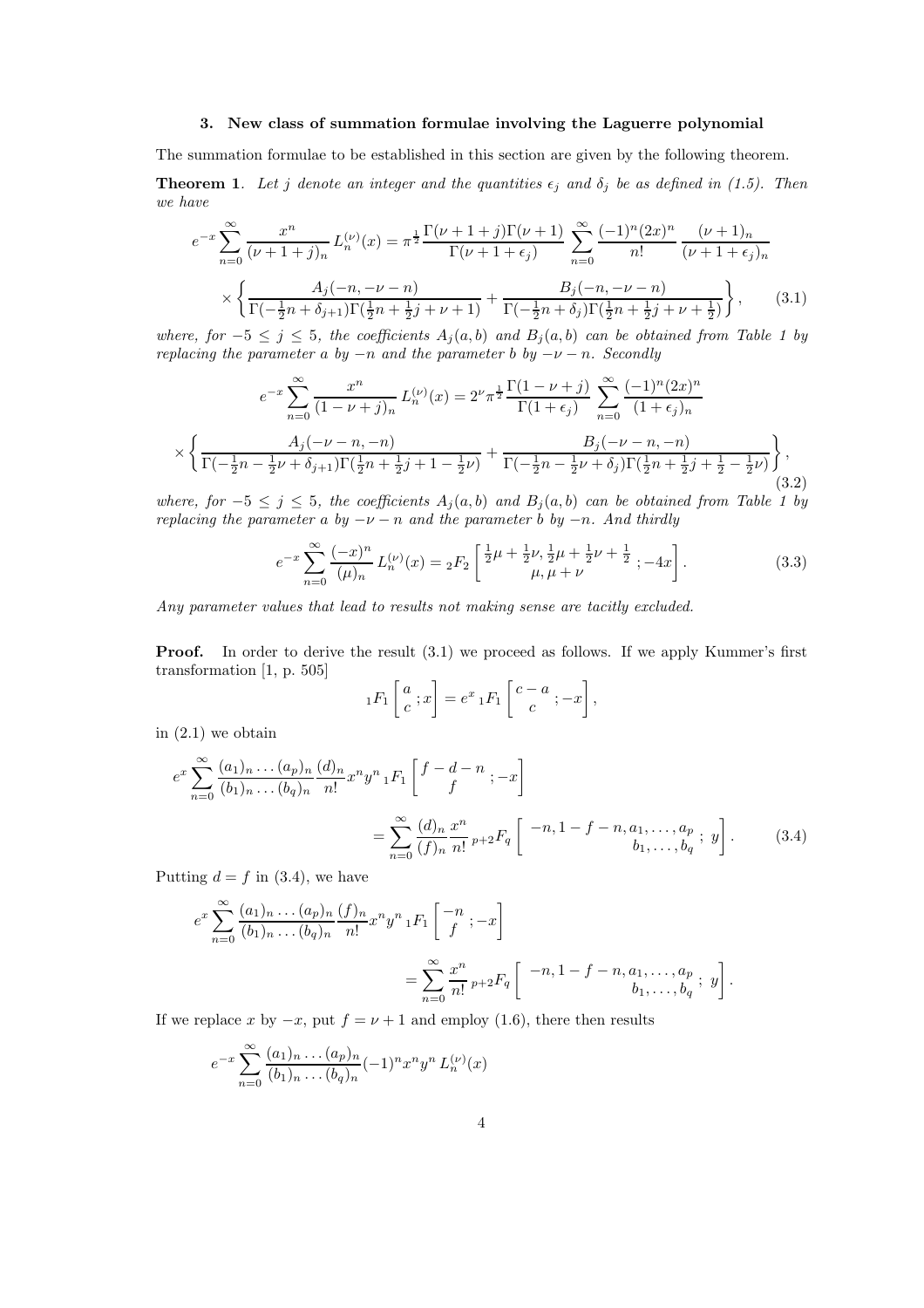$$
= \sum_{n=0}^{\infty} \frac{(-1)^n x^n}{n!} p + 2F_q \left[ \begin{array}{c} -n, -\nu - n, a_1, \dots, a_p \\ b_1, \dots, b_q \end{array}; y \right].
$$
 (3.5)

We remark that  $(3.5)$  is the corrected form of the result obtained by Exton [4, Eq.  $(8)$ ].

We now put  $p = 0$ ,  $q = 1$ ,  $b_1 = \nu + 1 + j$  and  $y = -1$  in (3.5) to obtain

$$
e^{-x} \sum_{n=0}^{\infty} \frac{x^n}{(\nu+1+j)_n} L_n^{(\nu)}(x) = \sum_{n=0}^{\infty} \frac{(-x)^n}{n!} {}_2F_1 \left[ \begin{array}{c} -n, -\nu - n \\ \nu + 1 + j \end{array}; -1 \right] \tag{3.6}
$$

for integer values of j and  $|x| < \infty$ . It is readily seen that the  $_2F_1$  function on the right-hand side of (3.6) can be evaluated with the help of the generalized Kummer summation theorem in (1.4) to yield

$$
e^{-x} \sum_{n=0}^{\infty} \frac{x^n}{(\nu+1+j)_n} L_n^{(\nu)}(x) = \pi^{\frac{1}{2}} \frac{\Gamma(\nu+1+j)\Gamma(\nu+1)}{\Gamma(\nu+1+\epsilon_j)} \sum_{n=0}^{\infty} \frac{(-1)^n (2x)^n}{n!} \frac{(\nu+1)_n}{(\nu+1+\epsilon_j)_n}
$$

$$
\times \left\{ \frac{A_j(-n, -\nu - n)}{\Gamma(-\frac{1}{2}n + \delta_{j+1})\Gamma(\frac{1}{2}n + \frac{1}{2}j + \nu + 1)} + \frac{B_j(-n, -\nu - n)}{\Gamma(-\frac{1}{2}n + \delta_j)\Gamma(\frac{1}{2}n + \frac{1}{2}j + \nu + \frac{1}{2})} \right\},
$$

where, for  $-5 \leq j \leq 5$ , the coefficients are obtained from  $A_j(a, b)$  and  $B_j(a, b)$  in Table 1 with the parameter a replaced by  $-n$  and the parameter b replaced by  $-\nu - n$ . This completes the proof of  $(3.1)$ .

To establish (3.2), we put  $p = 0$ ,  $q = 1$ ,  $b_1 = 1 - \nu + j$  and  $y = -1$  in (3.5) to obtain

$$
e^{-x} \sum_{n=0}^{\infty} \frac{x^n}{(1 - \nu + j)_n} L_n^{(\nu)}(x) = \sum_{n=0}^{\infty} \frac{(-x)^n}{n!} {}_2F_1 \left[ \begin{array}{c} -\nu - n, -n \\ 1 - \nu + j \end{array}; -1 \right] \tag{3.7}
$$

valid for  $|x| < \infty$ . The  $_2F_1$  function on the right-hand side of (3.7) can similarly be evaluated with the help of (1.4) where the coefficients are obtained from  $A_i(a, b)$  and  $B_i(a, b)$  in Table 1 with a replaced by  $-\nu - n$  and b replaced by  $-n$ . The result (3.2) is obtained in the same manner as that in (3.1) and accordingly we omit the details.

In order to derive (3.3), we put  $p = 0$ ,  $q = 1$ ,  $b_1 = \mu$  and  $y = 1$  in (3.5) to find

$$
e^{-x} \sum_{n=0}^{\infty} \frac{(-x)^n}{(\mu)_n} L_n^{(\nu)}(x) = \sum_{n=0}^{\infty} \frac{(-x)^n}{n!} {}_2F_1 \left[ \begin{array}{c} -n, -\nu - n \\ \mu \end{array}; 1 \right].
$$

Use of the Gauss summation theorem (1.2) and the duplication formula for the gamma function then yields

$$
e^{-x} \sum_{n=0}^{\infty} \frac{(-x)^n}{(\mu)_n} L_n^{(\nu)}(x) = \sum_{n=0}^{\infty} \frac{(-4x)^n}{n!} \frac{(\frac{1}{2}\mu + \frac{1}{2}\nu)_n(\frac{1}{2}\mu + \frac{1}{2}\nu + \frac{1}{2})_n}{(\mu)_n(\mu + \nu)_n}
$$

for  $|x| < \infty$ . Expressing the series on the right-hand side as a  ${}_2F_2$  hypergeometric function, we then arrive at  $(3.3)$ . This completes the proof of  $(3.3)$ .

*Remark* 3.1 The result  $(3.3)$  is a corrected form of the result given by Exton in [4, Eq. (12)].

### 4. Special cases of (3.1) and (3.2)

We present some special cases of  $(3.1)$  and  $(3.2)$ . We first separate these two results into even and odd powers of  $x$  by making use of the following identities:

$$
(2n)! = 2^{2n} n! \left(\frac{1}{2}\right)n, \qquad (2n+1)! = 2^{2n} n! \left(\frac{3}{2}\right)n, \qquad \Gamma(a-n) = \frac{(-1)^n \Gamma(a)}{(1-a)_n},
$$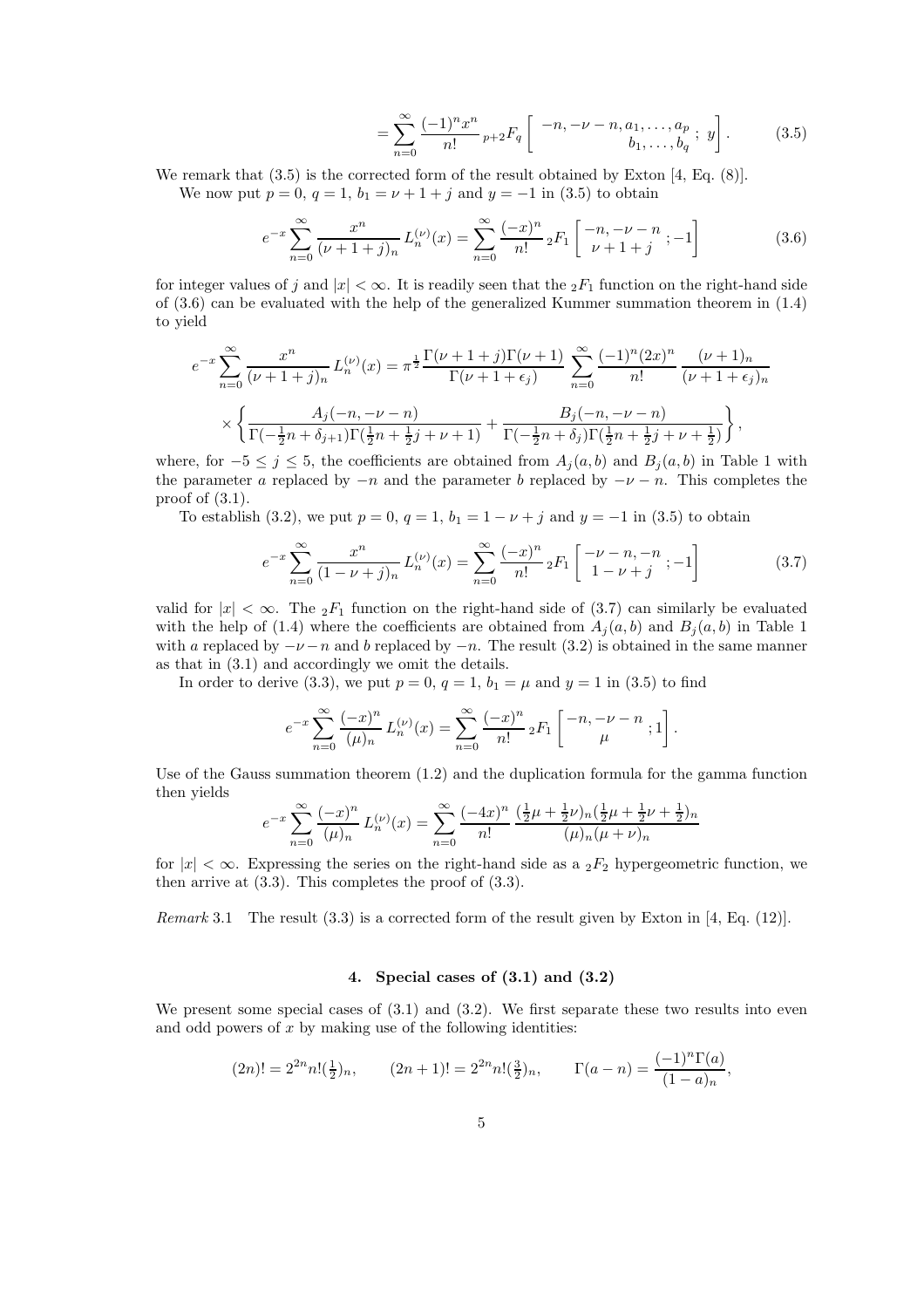$$
(a)_{2n} = 2^{2n} \left(\frac{1}{2}a\right)_n \left(\frac{1}{2}a + \frac{1}{2}\right)_n, \qquad (a)_{2n+1} = 2^{2n} a \left(\frac{1}{2}a + \frac{1}{2}\right)_n \left(\frac{1}{2}a + 1\right)_n.
$$

After some straightforward algebra we arrive at the sum (3.1) in the form

$$
e^{-x} \sum_{n=0}^{\infty} \frac{x^n}{(\nu+1+j)_n} L_n^{(\nu)}(x)
$$
  
=  $\pi^{\frac{1}{2}} \frac{\Gamma(\nu+1)\Gamma(\nu+1+j)}{\Gamma(\nu+1+\epsilon_j)} \left\{ \sum_{n=0}^{\infty} \frac{(-x^2)^n}{n!} \frac{(\frac{1}{2}\nu+\frac{1}{2})_n(\frac{1}{2}\nu+1)_n \Lambda_1(n,j)}{(\frac{1}{2})_n(\frac{1}{2}\nu+\frac{1}{2}+\frac{1}{2}\epsilon_j)_n(\frac{1}{2}\nu+1+\frac{1}{2}\epsilon_j)_n} -\frac{2x(\nu+1)}{\nu+1+\epsilon_j} \sum_{n=0}^{\infty} \frac{(-x^2)^n}{n!} \frac{(\frac{1}{2}\nu+1)_n(\frac{1}{2}\nu+\frac{3}{2})_n \Lambda_2(n,j)}{(\frac{3}{2})_n(\frac{1}{2}\nu+1+\frac{1}{2}\epsilon_j)_n(\frac{1}{2}\nu+\frac{3}{2}+\frac{1}{2}\epsilon_j)_n} \right\},$  (4.1)

where

$$
\Lambda_1(n,j) = \frac{A_j(-2n, -\nu - 2n)}{\Gamma(\nu + 1 + \frac{1}{2}j)\Gamma(\delta_{j+1})} \frac{(1 - \delta_{j+1})_n}{(\nu + 1 + \frac{1}{2}j)_n} + \frac{B_j(-2n, -\nu - 2n)}{\Gamma(\nu + \frac{1}{2} + \frac{1}{2}j)\Gamma(\delta_j)} \frac{(1 - \delta_j)_n}{(\nu + \frac{1}{2} + \frac{1}{2}j)_n},
$$
  

$$
\Lambda_2(n,j) = \frac{A_j(-2n - 1, -\nu - 2n - 1)}{\Gamma(\nu + \frac{3}{2} + \frac{1}{2}j)\Gamma(\delta_{j+1} - \frac{1}{2})} \frac{(\frac{3}{2} - \delta_{j+1})_n}{(\nu + \frac{3}{2} + \frac{1}{2}j)_n} + \frac{B_j(-2n - 1, -\nu - 2n - 1)}{\Gamma(\nu + 1 + \frac{1}{2}j)\Gamma(\delta_j - \frac{1}{2})} \frac{(\frac{3}{2} - \delta_j)_n}{(\nu + 1 + \frac{1}{2}j)_n},
$$

and, for  $-5 \le j \le 5$ , the coefficients in  $\Lambda_1(n,j)$  are obtained from the  $A_j(a,b)$  and  $B_j(a,b)$  in Table 1 by replacing a by  $-2n$  and b by  $-\nu - 2n$ , and the coefficients in  $\Lambda_2(n, j)$  by replacing a by  $-2n-1$  and b by  $-\nu - 2n - 1$ . Similarly, (3.2) becomes

$$
e^{-x} \sum_{n=0}^{\infty} \frac{x^n}{(1 - \nu + j)_n} L_n^{(\nu)}(x) = \frac{2^{\nu} \pi^{\frac{1}{2}} \Gamma(1 - \nu + j)}{\Gamma(1 + \epsilon_j)} \left\{ \sum_{n=9}^{\infty} \frac{(-x^2)^n}{n!} \frac{(1)_n \Lambda_3(n, j)}{(\frac{1}{2} + \frac{1}{2}\epsilon_j)_n (1 + \frac{1}{2}\epsilon_j)_n} -\frac{2x}{1 + \epsilon_j} \sum_{n=0}^{\infty} \frac{(-x^2)^n}{n!} \frac{(1)_n \Lambda_4(n, j)}{(1 + \frac{1}{2}\epsilon_j)_n (\frac{3}{2} + \frac{1}{2}\epsilon_j)_n} \right\},
$$
(4.2)

where

$$
\Lambda_{3}(n,j) = \frac{A_{j}(-\nu - 2n, -2n)}{\Gamma(1 - \frac{1}{2}\nu + \frac{1}{2}j)\Gamma(-\frac{1}{2}\nu + \delta_{j+1})} \frac{(\frac{1}{2}\nu + 1 - \delta_{j+1})_{n}}{(1 - \frac{1}{2}\nu + \frac{1}{2}j)_{n}} + \frac{B_{j}(-\nu - 2n, -2n)}{\Gamma(\frac{1}{2} - \frac{1}{2}\nu + \frac{1}{2}j)\Gamma(-\frac{1}{2}\nu + \delta_{j})} \frac{(\frac{1}{2}\nu + 1 - \delta_{j})_{n}}{(\frac{1}{2} - \frac{1}{2}\nu + \frac{1}{2}j)_{n}},
$$
  

$$
\Lambda_{4}(n,j) = \frac{A_{j}(-\nu - 2n - 1, -2n - 1)}{\Gamma(\frac{3}{2} - \frac{1}{2}\nu + \frac{1}{2}j)\Gamma(-\frac{1}{2}\nu - \frac{1}{2} + \delta_{j+1})} \frac{(\frac{1}{2}\nu + \frac{3}{2} - \delta_{j+1})_{n}}{(\frac{3}{2} - \frac{1}{2}\nu + \frac{1}{2}j)_{n}} + \frac{B_{j}(-\nu - 2n - 1, -2n - 1)}{\Gamma(1 - \frac{1}{2}\nu + \frac{1}{2}j)\Gamma(-\frac{1}{2}\nu - \frac{1}{2} + \delta_{j})} \frac{(\frac{1}{2}\nu + \frac{3}{2} - \delta_{j})_{n}}{(1 - \frac{1}{2}\nu + \frac{1}{2}j)_{n}},
$$

and, for  $-5 \leq j \leq 5$ , the coefficients in  $\Lambda_3(n, j)$  are obtained from the  $A_j(a, b)$  and  $B_j(a, b)$  in Table 1 by replacing a by  $-\nu - 2n$  and b by  $-2n$ , and the coefficients in  $\Lambda_4(n, j)$  by replacing a by  $-\nu - 2n - 1$  and b by  $-2n - 1$ .

# 4.1 Special cases of (4.1)

If we take  $j = 0$  in (4.1), we obtain, after a little simplification,

$$
e^{-x} \sum_{n=0}^{\infty} \frac{x^n}{(\nu+1)_n} L_n^{(\nu)}(x) = {}_0F_1 \left[ \begin{array}{c} - \\ \nu+1 \end{array}; -x^2 \right] = x^{-\nu} \Gamma(\nu+1) J_{\nu}(2x) \tag{4.3}
$$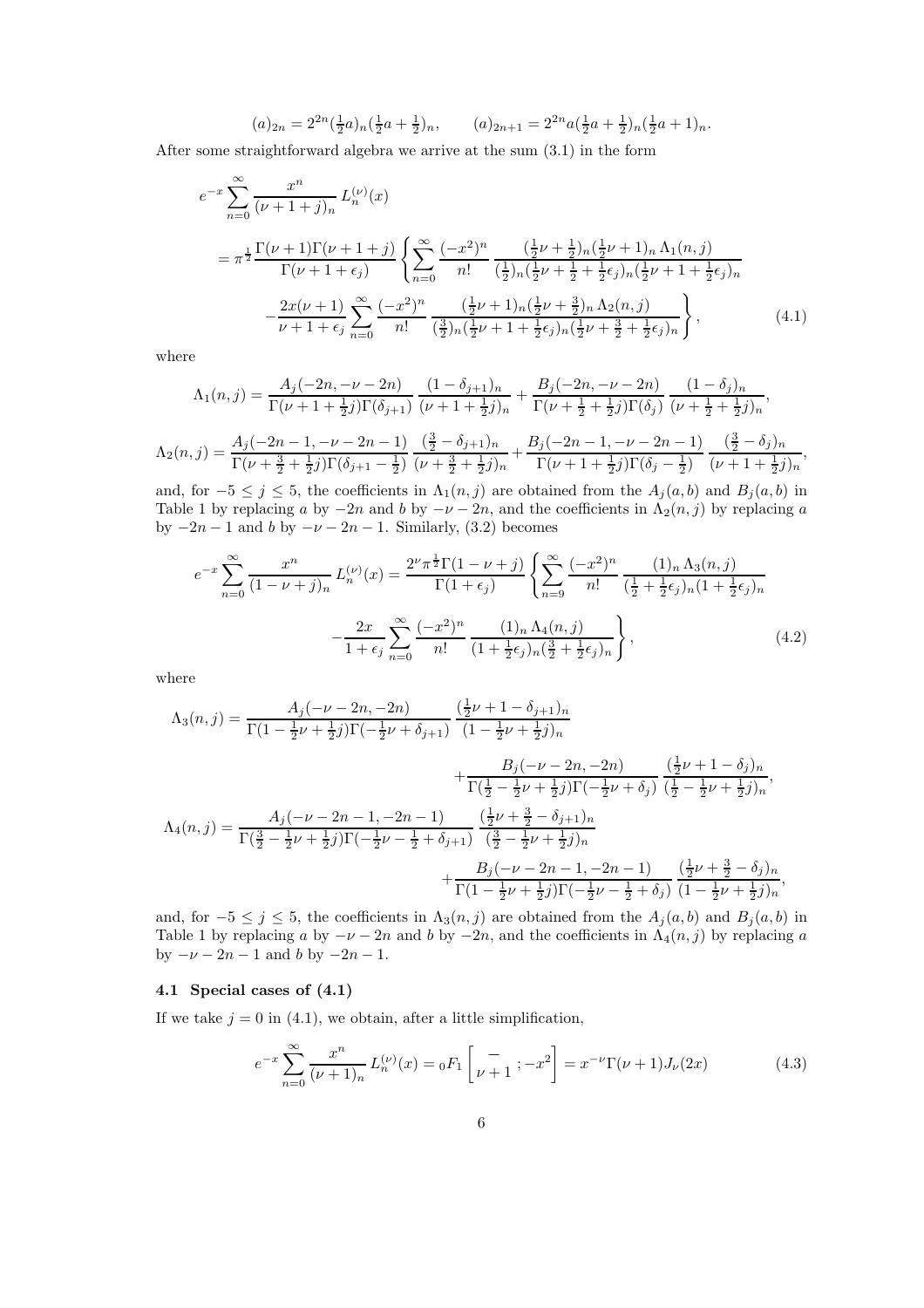for  $\nu \neq -1, -2, \ldots$ , where  $J_{\nu}(z)$  is the Bessel function of the first kind. This is the corrected form of the result obtained by Exton in [4, Eq. (16)] and can be found in [5, p. 1038].

If we take  $j = 1$  and  $j = -1$  in (4.1), we obtain after some routine algebra the following results

$$
e^{-x} \sum_{n=0}^{\infty} \frac{x^n}{(\nu+2)_n} L_n^{(\nu)}(x) = {}_1F_2 \left[ \frac{\frac{1}{2}\nu+\frac{1}{2}}{\frac{1}{2}\nu+\frac{3}{2}, \nu+1}; -x^2 \right] - \frac{x}{\nu+2} {}_1F_2 \left[ \frac{\frac{1}{2}\nu+1}{\frac{1}{2}\nu+2, \nu+2}; -x^2 \right] \tag{4.4}
$$

for  $\nu \neq -1, -2, \ldots$ , and

$$
e^{-x} \sum_{n=0}^{\infty} \frac{x^n}{(\nu)_n} L_n^{(\nu)}(x) = 0 F_1 \left[ \frac{-}{\nu}; -x^2 \right] + \frac{x}{\nu} 0 F_1 \left[ \frac{-}{\nu+1} : -x^2 \right]
$$
  
=  $x^{1-\nu} \Gamma(\nu) \{ J_{\nu-1}(2x) + J_{\nu}(2x) \},$  (4.5)

for  $\nu \neq 0, -1, -2, \ldots$ .

If we put  $\nu = \pm \frac{1}{2}$  in (4.3) and (4.5) we obtain, upon evaluation of the resulting Bessel functions of half-integer orders in terms of trigonometric functions, the special summations

$$
\sum_{n=0}^{\infty} \frac{x^n}{(\frac{1}{2})_n} L_n^{(-1/2)}(x) = e^x \cos(2x), \qquad \sum_{n=0}^{\infty} \frac{x^n}{(\frac{3}{2})_n} L_n^{(1/2)}(x) = e^x \frac{\sin(2x)}{2x},
$$

$$
\sum_{n=0}^{\infty} \frac{x^n}{(\frac{1}{2})_n} L_n^{(1/2)}(x) = e^x \{ \cos(2x) + \sin(2x) \},
$$

and

$$
\sum_{n=0}^{\infty} \frac{x^n}{(-\frac{1}{2})_n} L_n^{(-1/2)}(x) = e^x \{ (1 - 2x) \cos(2x) + 2x \sin(2x) \}.
$$

We remark in passing that, since the Laguerre polynomials with degree  $\nu = \pm \frac{1}{2}$  are related to the Hermite polynomials  $H_n(x)$  by [1, p. 779]

$$
L_n^{(-1/2)}(x^2) = \frac{(-1)^n}{2^{2n}n!} H_{2n}(x), \qquad L_n^{(1/2)}(x^2) = \frac{(-1)^n}{2^{2n}n!x} H_{2n+1}(x),
$$

we obtain the summations

$$
\sum_{n=0}^{\infty} \frac{(-x^2)^n}{(2n)!} H_{2n}(x) = e^{x^2} \cos(2x^2), \qquad \sum_{n=0}^{\infty} \frac{(-1)^n x^{2n+1}}{(2n+1)!} H_{2n+1}(x) = e^{x^2} \sin(2x^2),
$$

$$
\sum_{n=0}^{\infty} \frac{(-x^2)^n}{(2n-1)!} H_{2n}(x) = 2x^2 e^{x^2} {\cos(2x^2) - \sin(2x^2)},
$$

$$
\sum_{n=0}^{\infty} \frac{(-1)^n x^{2n+1}}{(2n)!} H_{2n+1}(x) = 2x^2 e^{x^2} {\cos(2x^2) + \sin(2x^2)}.
$$

#### 4.2 Special cases of (4.2)

If we take  $j = 0$  in (4.2), we obtain, after a little simplification,

$$
e^{-x} \sum_{n=0}^{\infty} \frac{x^n}{(1-\nu)_n} L_n^{(\nu)}(x) = {}_1F_2 \left[ \frac{\frac{1}{2}\nu + \frac{1}{2}}{\frac{1}{2}, 1 - \frac{1}{2}\nu}; -x^2 \right] + \frac{2x\nu}{1-\nu} {}_1F_2 \left[ \frac{\frac{1}{2}\nu + 1}{\frac{3}{2}, \frac{3}{2} - \frac{1}{2}\nu}; -x^2 \right] \tag{4.6}
$$

for  $\nu \neq 1, 2, \ldots$ . The result in (4.6) is the corrected form of that obtained by Exton in [4, Eqs. (14)].